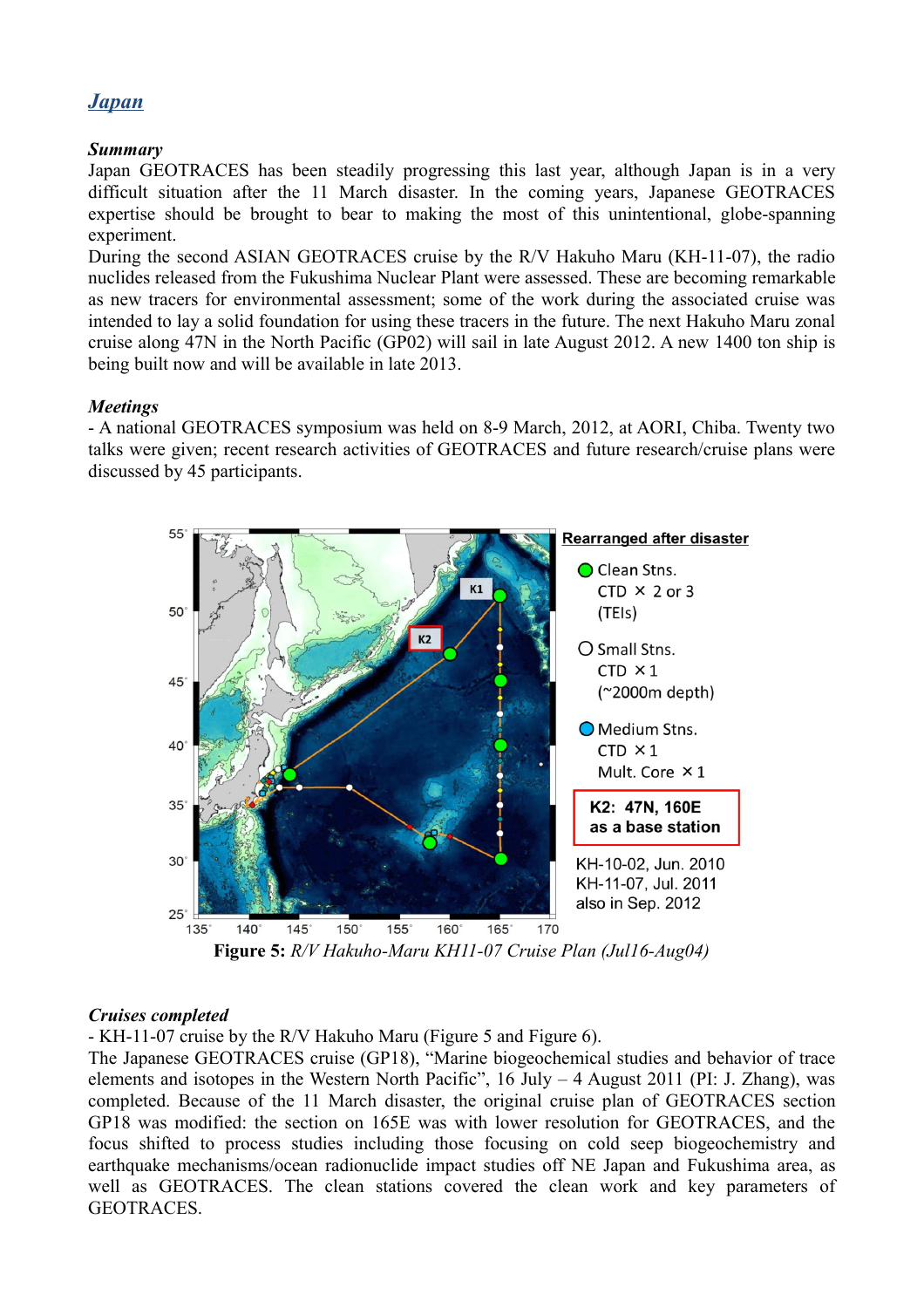A total of thirty-one scientists, graduate students took part in the cruise to pursue international/regional collaborative studies on GEOTRACES. These scientists came from eighteen institutions in four countries. There were 30 individual projects, including GEOTRACES and related projects. As during the previous KH-10-2 cruise in 2010, we conducted a water sampling workshop for more than forty chemical analyses, to educate young scientists from Asia, and four seminars (Science Coffee in Hakuho-Maru).



# **Figure 6:** *Observations off Fukushima and NE Japan*

#### *Coordinating Activities*

- During the 2012 ASLO Aquatic Sciences Meeting, tentative agreements between several east Asian countries (Jing Zhang, Yoshiki Sohrin, Min-Han Dai and Tung-Yuan Ho) were made to coordinate activities of the regional GEOTRACES studies in the regional marginal seas. In the upcoming 2015 field effort in the East China Sea, Japan, China, and Taiwan will run simultaneous cruises to complete the regional GEOTRACES sections. These activities strengthened the cooperation of the Asian regional marine biogeochemical and ocean/environmental sciences community.

### *Cruise Planning:*

- Cruise by the R/V Hakuho Maru.

GEOTRACES section GP02, zonal GEOTRACES cruise in the North Pacific along 47N (Figure 7) from Tokyo to Vancouver (August 23 – October 3, 2012) (PI: T. Gamo) will sail soon. There will be 33 participants from 15 institutions in four countries.